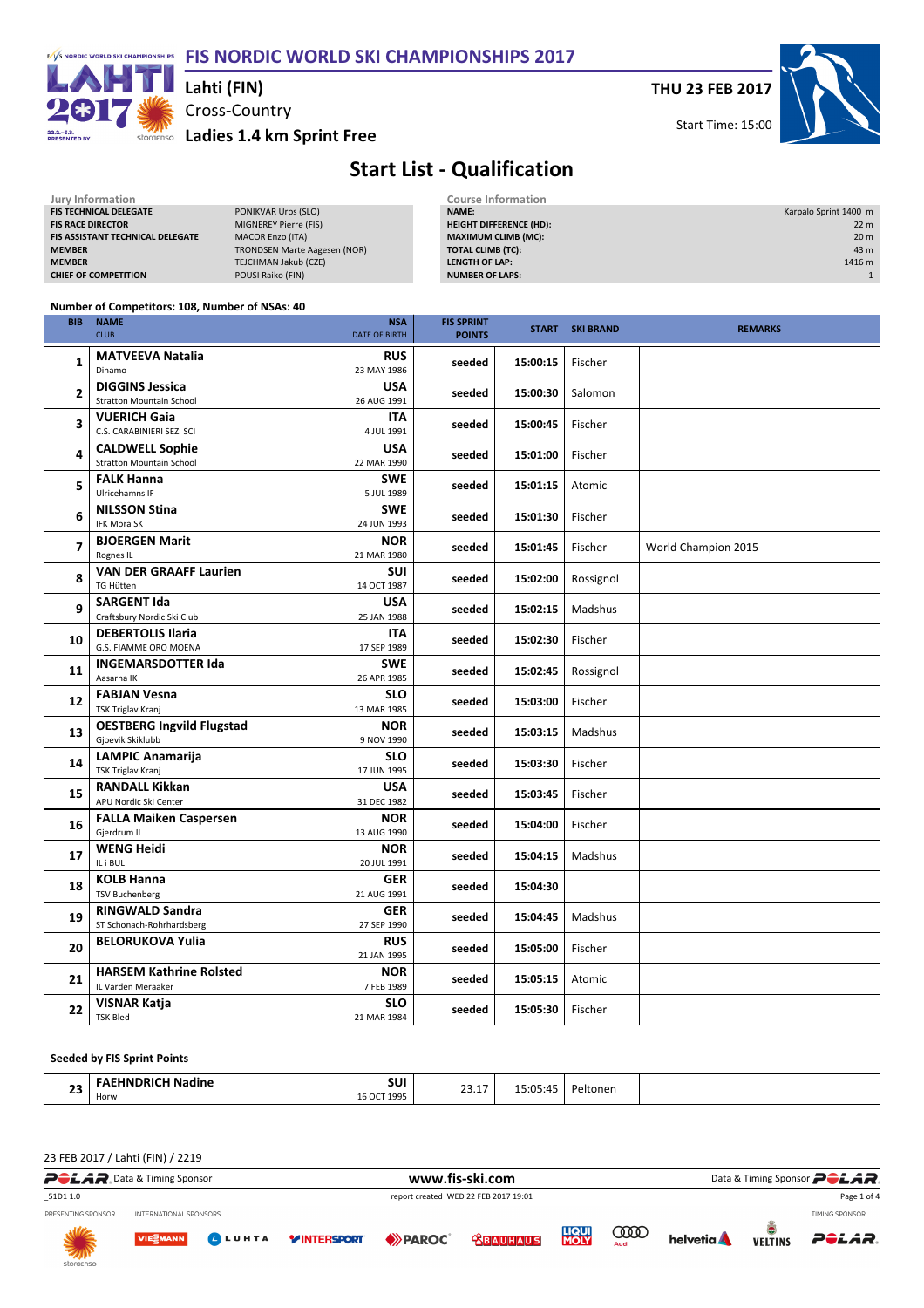FIS NORDIC WORLD SKI CHAMPIONSHIPS 2017



Cross-Country storgenso Ladies 1.4 km Sprint Free Lahti (FIN)

THU 23 FEB 2017



# Start List - Qualification

| <b>BIB</b> | <b>NAME</b><br><b>CLUB</b>                         | <b>NSA</b><br><b>DATE OF BIRTH</b> | <b>FIS SPRINT</b><br><b>POINTS</b> |          | <b>START SKI BRAND</b> | <b>REMARKS</b> |
|------------|----------------------------------------------------|------------------------------------|------------------------------------|----------|------------------------|----------------|
|            |                                                    |                                    |                                    |          |                        |                |
| 24         | <b>LAUKKANEN Mari</b>                              | FIN                                | 29.87                              | 15:06:00 |                        |                |
|            | Enon Kisa-Pojat                                    | 9 NOV 1987                         |                                    |          |                        |                |
| 25         | <b>CEBASEK Alenka</b>                              | <b>SLO</b>                         | 36.70                              | 15:06:15 | Fischer                |                |
|            | <b>TSK Bled</b>                                    | 24 APR 1989                        |                                    |          |                        |                |
| 26         | <b>KREHL Sofie</b>                                 | <b>GER</b>                         | 45.33                              | 15:06:30 | Salomon                |                |
|            | SC Oberstdorf                                      | 22 SEP 1995                        |                                    |          |                        |                |
| 27         | <b>LAURENT Greta</b>                               | <b>ITA</b>                         | 47.09                              | 15:06:45 | Rossignol              |                |
|            | GRUPPO SCIATORI FIAMME GIALLE                      | 3 MAY 1992                         |                                    |          |                        |                |
| 28         | PROCHAZKOVA Alena                                  | <b>SVK</b>                         | 50.50                              | 15:07:00 | Fischer                |                |
|            | LK Slavia UMB Banska Bystrica                      | 9 AUG 1984                         |                                    |          |                        |                |
| 29         | <b>CARL Victoria</b>                               | <b>GER</b>                         | 51.65                              | 15:07:15 | Atomic                 |                |
|            | SCM Zella-Mehlis                                   | 31 JUL 1995                        |                                    |          |                        |                |
| 30         | <b>KOVALEVA Polina</b>                             | <b>RUS</b>                         | 52.68                              | 15:07:30 |                        |                |
|            |                                                    | 2 JUL 1993                         |                                    |          |                        |                |
| 31         | <b>DYVIK Anna</b>                                  | <b>SWE</b>                         | 53.09                              | 15:07:45 |                        |                |
|            | Falun Borlaenge SK                                 | 31 DEC 1994                        |                                    |          |                        |                |
| 32         | <b>SOBOLEVA Elena</b>                              | <b>RUS</b>                         | 54.72                              | 15:08:00 | Fischer                |                |
|            |                                                    | 8 JAN 1992                         |                                    |          |                        |                |
| 33         | <b>BEATTY Dahria</b><br>Whitehorse CC Ski Club     | <b>CAN</b>                         | 59.22                              | 15:08:15 | Fischer                |                |
|            |                                                    | 7 MAR 1994                         |                                    |          |                        |                |
| 34         | <b>NOVAKOVA Petra</b>                              | <b>CZE</b>                         | 61.20                              | 15:08:30 | Rossignol              |                |
|            | Lk Slovan Karlovy Vary / CS MV                     | 17 AUG 1993                        |                                    |          |                        |                |
| 35         | <b>TIKHONOVA Yulia</b>                             | <b>BLR</b>                         | 75.75                              | 15:08:45 | Fischer                |                |
|            |                                                    | 8 APR 1986                         |                                    |          |                        |                |
| 36         | <b>LYLYNPERA Katri</b><br>Vuokatti Ski Team Kainuu | FIN<br>3 JAN 1994                  | 82.34                              | 15:09:00 | Fischer                |                |
|            |                                                    | <b>FIN</b>                         |                                    |          |                        |                |
| 37         | <b>JULIN Andrea</b><br>If Minken                   | 4 APR 1994                         | 85.80                              | 15:09:15 | Fischer                |                |
|            | <b>GROHOVA Karolina</b>                            | <b>CZE</b>                         |                                    |          |                        |                |
| 38         | Dukla Liberec                                      | 21 NOV 1990                        | 89.49                              | 15:09:30 | Fischer                |                |
|            | <b>YEATON Jessica</b>                              | <b>AUS</b>                         |                                    |          |                        |                |
| 39         |                                                    | 21 NOV 1991                        | 90.65                              | 15:09:45 |                        |                |
|            | <b>MALEC Vedrana</b>                               | <b>CRO</b>                         |                                    |          |                        |                |
| 40         | SK Sljeme                                          | 24 MAR 1990                        | 94.58                              | 15:10:00 | Fischer                |                |
|            | <b>SERONOSOVA Polina</b>                           | <b>BLR</b>                         |                                    |          |                        |                |
| 41         |                                                    | 22 JAN 1993                        | 96.96                              | 15:10:15 |                        |                |
|            | <b>BROWNE Cendrine</b>                             | <b>CAN</b>                         |                                    |          |                        |                |
| 42         | <b>Fondeurs Laurentides</b>                        | 8 SEP 1993                         | 98.40                              | 15:10:30 |                        |                |
|            | <b>SAAPUNKI Susanna</b>                            | <b>FIN</b>                         |                                    |          |                        |                |
| 43         | Vuokatti Ski Team Kainuu                           | 14 OCT 1992                        | 101.89                             | 15:10:45 | Salomon                |                |
| 44         | PETITJEAN Mathilde-Amivi                           | <b>TOG</b>                         |                                    |          |                        |                |
|            |                                                    | 19 FEB 1994                        | 108.24                             | 15:11:00 |                        |                |
| 45         | <b>TAYLOR Annika</b>                               | <b>GBR</b>                         | 108.48                             | 15:11:15 |                        |                |
|            | Lillehammer SkiKlub                                | 4 JUN 1993                         |                                    |          |                        |                |
| 46         | <b>STOYAN Anna</b>                                 | KAZ                                | 114.54                             | 15:11:30 | Fischer                |                |
|            |                                                    | 18 FEB 1993                        |                                    |          |                        |                |
| 47         | <b>SHEVCHENKO Anna</b>                             | <b>KAZ</b>                         | 127.77                             | 15:11:45 | Fischer                |                |
|            |                                                    | 4 AUG 1993                         |                                    |          |                        |                |
| 48         | <b>STEWART-JONES Katherine</b>                     | CAN                                | 129.07                             | 15:12:00 |                        |                |
|            | Nakkertok                                          | 5 MAY 1995                         |                                    |          |                        |                |
| 49         | <b>MARCISZ Ewelina</b>                             | <b>POL</b>                         | 136.31                             | 15:12:15 | Salomon                |                |
|            | MKS Halicz Ustrzyki Dolne                          | 4 FEB 1991                         |                                    |          |                        |                |
| 50         | <b>ALBA Laura</b>                                  | <b>EST</b>                         | 137.41                             | 15:12:30 |                        |                |
|            | Karupesa Team Lahti Skiclub                        | 14 NOV 1985                        |                                    |          |                        |                |
| 51         | <b>UNTERWEGER Lisa</b><br>SK Rottenmann-Steiermark | <b>AUT</b><br>4 FEB 1995           | 147.87                             | 15:12:45 | Atomic                 |                |
|            |                                                    |                                    |                                    |          |                        |                |
| 52         | <b>JEZERSEK Barbara</b><br>TSK Triglav Kranj       | <b>AUS</b><br>31 OCT 1986          | 148.49                             | 15:13:00 | Atomic                 |                |
|            |                                                    |                                    |                                    |          |                        |                |

23 FEB 2017 / Lahti (FIN) / 2219

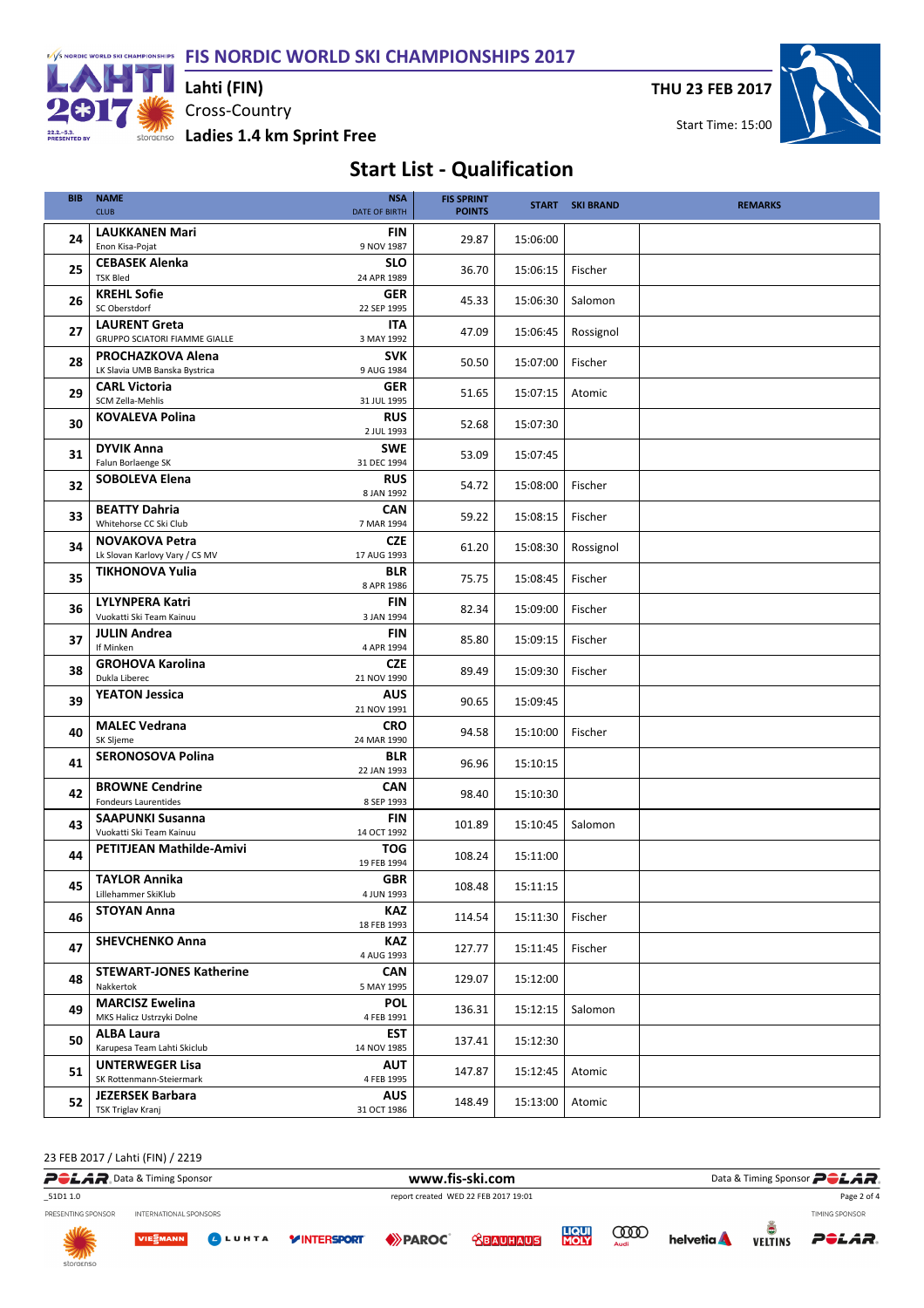F/S NORDIC WORLD SKI CHAMPIONSHIPS FIS NORDIC WORLD SKI CHAMPIONSHIPS 2017



Cross-Country storgenso Ladies 1.4 km Sprint Free Lahti (FIN)

THU 23 FEB 2017



## Start List - Qualification

| <b>BIB</b> | <b>NAME</b><br><b>CLUB</b>                            | <b>NSA</b><br><b>DATE OF BIRTH</b> | <b>FIS SPRINT</b><br><b>POINTS</b> |          | <b>START SKI BRAND</b> | <b>REMARKS</b> |
|------------|-------------------------------------------------------|------------------------------------|------------------------------------|----------|------------------------|----------------|
| 53         | <b>SCHUETZOVA Sandra</b><br>CKS SKI Jilemnice         | <b>CZE</b><br>21 OCT 1991          | 150.33                             | 15:13:15 | Fischer                |                |
| 54         | <b>BYKOVA Irina</b>                                   | <b>KAZ</b><br>6 JUL 1993           | 152.89                             | 15:13:30 | Fischer                |                |
| 55         | <b>ANTYPENKO Tetyana</b>                              | <b>UKR</b><br>24 SEP 1981          | 154.63                             | 15:13:45 | Fischer                |                |
| 56         | <b>PAUL Katerina</b>                                  | <b>AUS</b><br>16 MAY 1996          | 156.21                             | 15:14:00 | Fischer                |                |
| 57         | PASHKOVSKA Inga<br>Cpsk                               | LAT<br>20 JAN 1992                 | 166.68                             | 15:14:15 |                        |                |
| 58         | <b>MANDRIKA Olga</b>                                  | <b>KAZ</b><br>17 JUN 1993          | 168.05                             | 15:14:30 | Fischer                |                |
| 59         | <b>EIDUKA Patricija</b><br>Aizkraukle                 | <b>LAT</b><br>1 FEB 2000           | 185.88                             | 15:14:45 | Fischer                |                |
| 60         | <b>KAZNACENKO Marija</b>                              | LTU<br>1 DEC 1993                  | 190.01                             | 15:15:00 |                        |                |
| 61         | <b>MOURAO Jaqueline</b><br><b>National Team</b>       | <b>BRA</b><br>27 DEC 1975          | 194.54                             | 15:15:15 | Salomon                |                |
| 62         | <b>MUIZHNIECE Anda</b><br>SK Vietalva                 | <b>LAT</b><br>20 NOV 1991          | 206.08                             | 15:15:30 |                        |                |
| 63         | <b>WATSON Aimee</b><br><b>NSW Ski Association</b>     | <b>AUS</b><br>28 JUL 1987          | 210.87                             | 15:15:45 | Fischer                |                |
| 64         | <b>PULLES Mariel Merlii</b><br>Karupesa Team          | <b>EST</b><br>1 NOV 1998           | 220.56                             | 15:16:00 |                        |                |
| 65         | <b>BEIRAMI BAHER Samaneh</b>                          | IRI<br>12 JUN 1991                 | 232.31                             | 15:16:15 |                        |                |
| 66         | <b>KROL Yuliia</b>                                    | <b>UKR</b><br>22 OCT 1998          | 247.51                             | 15:16:30 |                        |                |
| 67         | <b>JONSDOTTIR Elsa-Gudrun</b><br>Ólafsfjoerður        | ISL<br>26 MAR 1986                 | 254.26                             | 15:16:45 |                        |                |
| 68         | <b>SKENDER Gabrijela</b><br><b>TSK Ravnogorac</b>     | <b>CRO</b><br>7 OCT 1999           | 258.56                             | 15:17:00 |                        |                |
| 69         | <b>LORINCZ Timea</b><br>CS Dinamo Bucuresti           | <b>ROU</b><br>21 APR 1992          | 268.52                             | 15:17:15 | Fischer                |                |
| 70         | <b>SZOCS Emoke</b><br>HALIHO SE                       | <b>HUN</b><br>20 OCT 1985          | 278.85                             | 15:17:30 |                        |                |
| 71         | <b>KOVALOVA Natalija</b><br>Kraslava Ss               | <b>LAT</b><br>12 DEC 1993          | 290.29                             | 15:17:45 |                        |                |
| 72         | <b>REZASOLTANI Farzaneh</b>                           | IRI<br>13 SEP 1985                 | 300.32                             | 15:18:00 |                        |                |
| 73         | <b>OKORO Nansi</b><br>Alexander Logistics             | <b>BUL</b><br>12 JUL 1999          | 302.31                             | 15:18:15 |                        |                |
| 74         | <b>MKHITARYAN Anna</b><br>Gyumri Winter sports school | <b>ARM</b><br>31 MAR 1996          | 312.80                             | 15:18:30 |                        |                |
| 75         | <b>GALSTYAN Katya</b><br>Gyumri Winter Sports School  | <b>ARM</b><br>1 JAN 1993           | 344.48                             | 15:18:45 |                        |                |
| 76         | <b>MITEVA Hristina</b><br>Sk Rilski skior             | <b>BUL</b><br>20 DEC 1999          | 368.79                             | 15:19:00 |                        |                |
| 77         | <b>EMILOVA Vanesa</b><br>Sk Panichishte 2009          | <b>BUL</b><br>19 MAR 2000          | 375.29                             | 15:19:15 |                        |                |
| 78         | <b>CATES Fern</b>                                     | <b>GBR</b><br>12 MAY 1995          | 394.00                             | 15:19:30 | Salomon                |                |
| 79         | <b>KOSARAC Dejana</b><br>SK Romanija                  | BIH<br>25 JUL 1994                 | 400.34                             | 15:19:45 |                        |                |
| 80         | <b>ANASTASIADOU Elisavet</b><br><b>EOS Naousas</b>    | <b>GRE</b><br>30 MAR 2000          | 416.82                             | 15:20:00 |                        |                |
| 81         | <b>MOURA Bruna</b><br>National U23 Team               | <b>BRA</b><br>24 APR 1994          | 424.36                             | 15:20:15 |                        |                |

23 FEB 2017 / Lahti (FIN) / 2219